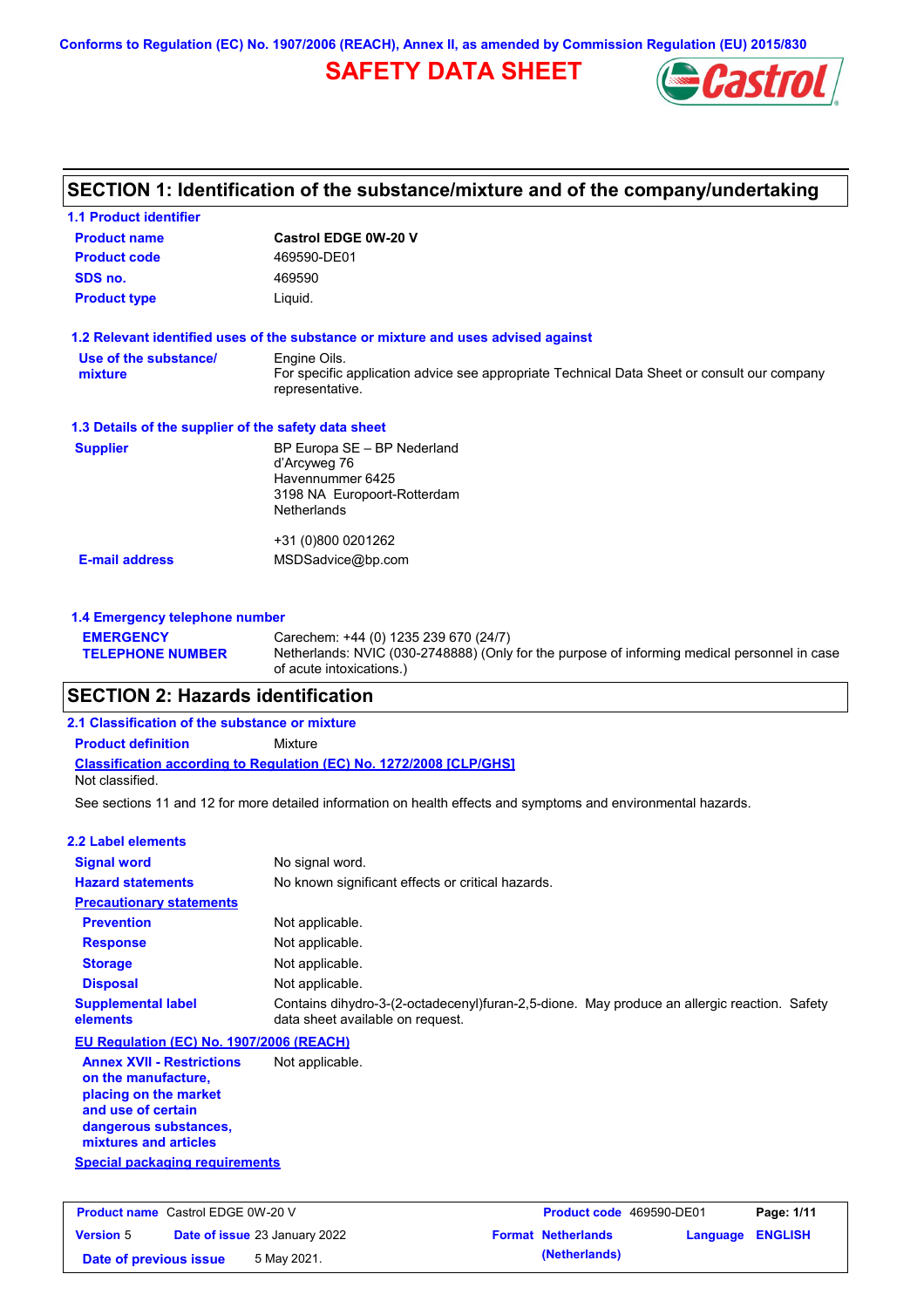# **SECTION 2: Hazards identification**

| <b>Containers to be fitted</b><br>with child-resistant<br>fastenings                                              | Not applicable.                                                                                                                                                                                                          |
|-------------------------------------------------------------------------------------------------------------------|--------------------------------------------------------------------------------------------------------------------------------------------------------------------------------------------------------------------------|
| <b>Tactile warning of danger</b>                                                                                  | Not applicable.                                                                                                                                                                                                          |
| 2.3 Other hazards                                                                                                 |                                                                                                                                                                                                                          |
| <b>Results of PBT and vPvB</b><br>assessment                                                                      | Product does not meet the criteria for PBT or vPvB according to Regulation (EC) No. 1907/2006,<br>Annex XIII.                                                                                                            |
| <b>Product meets the criteria</b><br>for PBT or vPvB according<br>to Regulation (EC) No.<br>1907/2006, Annex XIII | This mixture does not contain any substances that are assessed to be a PBT or a vPvB.                                                                                                                                    |
| Other hazards which do<br>not result in classification                                                            | Defatting to the skin.<br>USED ENGINE OILS<br>Used engine oil may contain hazardous components which have the potential to cause skin<br>cancer.<br>See Toxicological Information, section 11 of this Safety Data Sheet. |

## **SECTION 3: Composition/information on ingredients**

#### **3.2 Mixtures**

Mixture **Product definition**

| <b>Product/ingredient</b><br>name                             | <b>Identifiers</b>                                                                      | %          | <b>Regulation (EC) No.</b><br>1272/2008 [CLP] | <b>Type</b> |
|---------------------------------------------------------------|-----------------------------------------------------------------------------------------|------------|-----------------------------------------------|-------------|
| Distillates (petroleum), hydrotreated<br>heavy paraffinic     | REACH #: 01-2119484627-25<br>EC: 265-157-1<br>CAS: 64742-54-7<br>Index: 649-467-00-8    | ≥50 - ≤75  | Asp. Tox. 1, H304                             | [1] [2]     |
| Distillates (petroleum), hydrotreated<br>heavy paraffinic     | REACH #: 01-2119484627-25<br>EC: 265-157-1<br>CAS: 64742-54-7<br>Index: 649-467-00-8    | ≥10 - ≤25  | Not classified.                               | $[2]$       |
| Distillates (petroleum), solvent-<br>dewaxed heavy paraffinic | REACH #: 01-2119471299-27 ≤3<br>EC: 265-169-7<br>CAS: 64742-65-0<br>Index: 649-474-00-6 |            | Not classified.                               | $[2]$       |
| bis(nonylphenyl)amine                                         | REACH #: 01-2119488911-28 ≤3<br>EC: 253-249-4<br>CAS: 36878-20-3                        |            | Aquatic Chronic 4, H413                       | $[1]$       |
| dihydro-3-(2-octadecenyl)furan-<br>2,5-dione                  | REACH #: 01-2120120387-61<br>$EC: 266-561-0$<br>CAS: 67066-88-0                         | $\leq 0.3$ | Skin Irrit. 2, H315<br>Skin Sens. 1B, H317    | $[1]$       |

**Type** 

[1] Substance classified with a health or environmental hazard

[2] Substance with a workplace exposure limit

[3] Substance meets the criteria for PBT according to Regulation (EC) No. 1907/2006, Annex XIII

[4] Substance meets the criteria for vPvB according to Regulation (EC) No. 1907/2006, Annex XIII

[5] Substance of equivalent concern

[6] Additional disclosure due to company policy

Occupational exposure limits, if available, are listed in Section 8.

## **SECTION 4: First aid measures**

### **4.1 Description of first aid measures**

| Eye contact                              | contact lenses. Get medical attention.               | In case of contact, immediately flush eyes with plenty of water for at least 15 minutes. Eyelids<br>should be held away from the eyeball to ensure thorough rinsing. Check for and remove any |            |
|------------------------------------------|------------------------------------------------------|-----------------------------------------------------------------------------------------------------------------------------------------------------------------------------------------------|------------|
| <b>Skin contact</b>                      | reuse. Get medical attention if irritation develops. | Wash skin thoroughly with soap and water or use recognised skin cleanser. Remove<br>contaminated clothing and shoes. Wash clothing before reuse. Clean shoes thoroughly before                |            |
| <b>Product name</b> Castrol EDGE 0W-20 V |                                                      | Product code 469590-DE01                                                                                                                                                                      | Page: 2/11 |

| <b>Product name</b> Castion EDGE 0W-20 V |  | <b>Product code</b> 409090-DEUT |  | Page: 2/11                |                  |  |
|------------------------------------------|--|---------------------------------|--|---------------------------|------------------|--|
| <b>Version 5</b>                         |  | Date of issue 23 January 2022   |  | <b>Format Netherlands</b> | Language ENGLISH |  |
| Date of previous issue                   |  | 5 May 2021.                     |  | (Netherlands)             |                  |  |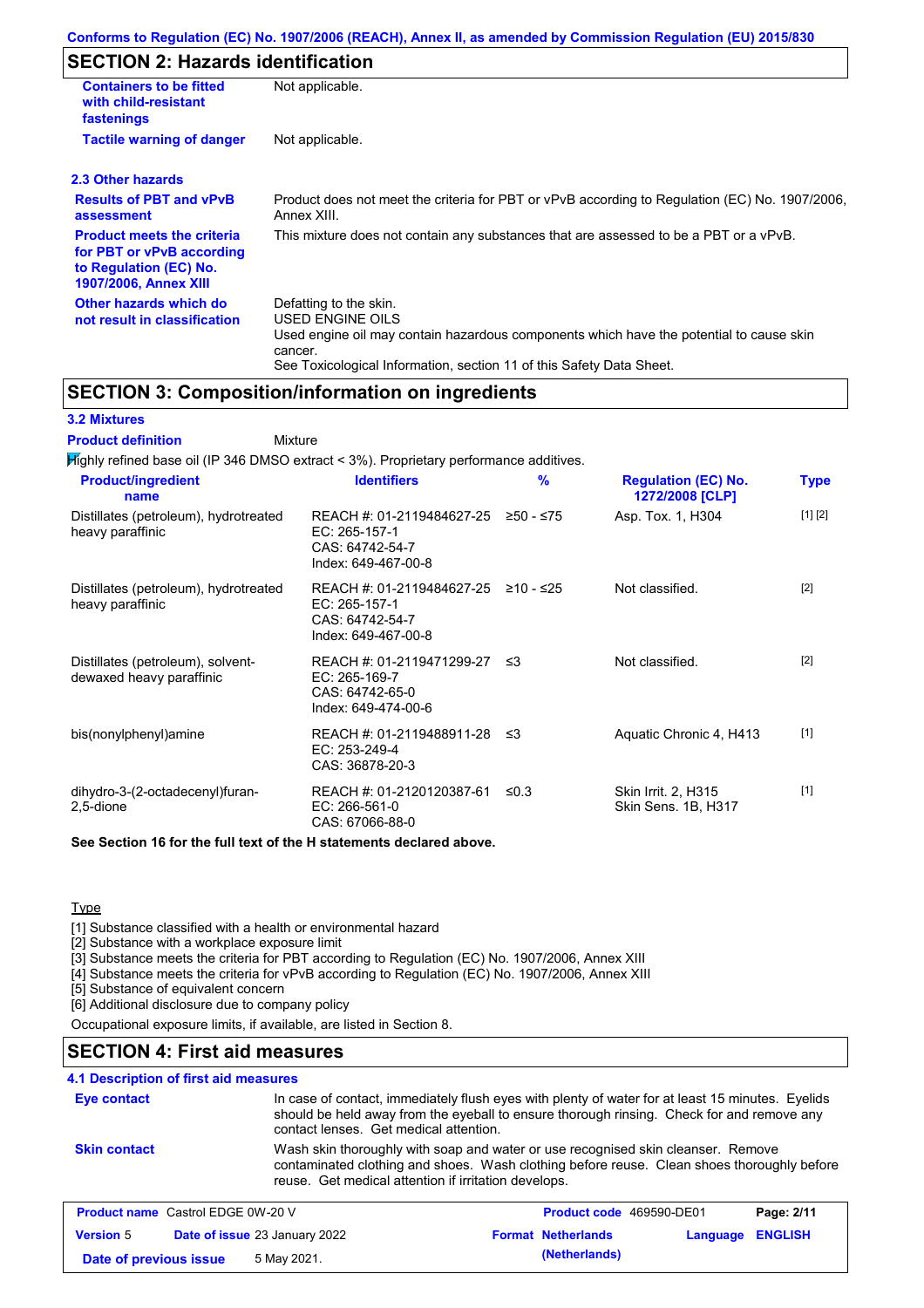#### **Conforms to Regulation (EC) No. 1907/2006 (REACH), Annex II, as amended by Commission Regulation (EU) 2015/830**

## **SECTION 4: First aid measures**

| <b>Inhalation</b>                 | If inhaled, remove to fresh air. In case of inhalation of decomposition products in a fire,<br>symptoms may be delayed. The exposed person may need to be kept under medical             |
|-----------------------------------|------------------------------------------------------------------------------------------------------------------------------------------------------------------------------------------|
| Ingestion                         | surveillance for 48 hours. Get medical attention if symptoms occur.<br>Do not induce vomiting unless directed to do so by medical personnel. Get medical attention if<br>symptoms occur. |
| <b>Protection of first-aiders</b> | No action shall be taken involving any personal risk or without suitable training.                                                                                                       |

#### **4.2 Most important symptoms and effects, both acute and delayed**

See Section 11 for more detailed information on health effects and symptoms.

| <b>Potential acute health effects</b> |                                                                                                                     |
|---------------------------------------|---------------------------------------------------------------------------------------------------------------------|
| <b>Inhalation</b>                     | Exposure to decomposition products may cause a health hazard. Serious effects may be<br>delayed following exposure. |
| <b>Ingestion</b>                      | No known significant effects or critical hazards.                                                                   |
| <b>Skin contact</b>                   | Defatting to the skin. May cause skin dryness and irritation.                                                       |
| Eye contact                           | No known significant effects or critical hazards.                                                                   |
|                                       | Delayed and immediate effects as well as chronic effects from short and long-term exposure                          |
| <b>Inhalation</b>                     | Overexposure to the inhalation of airborne droplets or aerosols may cause irritation of the<br>respiratory tract.   |
| <b>Ingestion</b>                      | Ingestion of large quantities may cause nausea and diarrhoea.                                                       |
| <b>Skin contact</b>                   | Prolonged or repeated contact can defat the skin and lead to irritation and/or dermatitis.                          |
| Eye contact                           | Potential risk of transient stinging or redness if accidental eye contact occurs.                                   |
|                                       |                                                                                                                     |

#### **4.3 Indication of any immediate medical attention and special treatment needed**

| <b>Notes to physician</b> | Treatment should in general be symptomatic and directed to relieving any effects.   |
|---------------------------|-------------------------------------------------------------------------------------|
|                           | In case of inhalation of decomposition products in a fire, symptoms may be delayed. |
|                           | The exposed person may need to be kept under medical surveillance for 48 hours.     |

## **SECTION 5: Firefighting measures**

| 5.1 Extinguishing media                                   |                                                                                                                                                                                                                                                                                                                                                                   |
|-----------------------------------------------------------|-------------------------------------------------------------------------------------------------------------------------------------------------------------------------------------------------------------------------------------------------------------------------------------------------------------------------------------------------------------------|
| <b>Suitable extinguishing</b><br>media                    | In case of fire, use foam, dry chemical or carbon dioxide extinguisher or spray.                                                                                                                                                                                                                                                                                  |
| <b>Unsuitable extinguishing</b><br>media                  | Do not use water jet. The use of a water jet may cause the fire to spread by splashing the<br>burning product.                                                                                                                                                                                                                                                    |
| 5.2 Special hazards arising from the substance or mixture |                                                                                                                                                                                                                                                                                                                                                                   |
| <b>Hazards from the</b><br>substance or mixture           | In a fire or if heated, a pressure increase will occur and the container may burst.                                                                                                                                                                                                                                                                               |
| <b>Hazardous combustion</b><br>products                   | Combustion products may include the following:<br>carbon oxides (CO, CO <sub>2</sub> ) (carbon monoxide, carbon dioxide)<br>nitrogen oxides (NO, NO <sub>2</sub> etc.)                                                                                                                                                                                            |
| <b>5.3 Advice for firefighters</b>                        |                                                                                                                                                                                                                                                                                                                                                                   |
| <b>Special precautions for</b><br>fire-fighters           | No action shall be taken involving any personal risk or without suitable training. Promptly<br>isolate the scene by removing all persons from the vicinity of the incident if there is a fire.                                                                                                                                                                    |
| <b>Special protective</b><br>equipment for fire-fighters  | Fire-fighters should wear appropriate protective equipment and self-contained breathing<br>apparatus (SCBA) with a full face-piece operated in positive pressure mode. Clothing for fire-<br>fighters (including helmets, protective boots and gloves) conforming to European standard EN<br>469 will provide a basic level of protection for chemical incidents. |

## **SECTION 6: Accidental release measures**

#### **6.1 Personal precautions, protective equipment and emergency procedures For non-emergency personnel For emergency responders** No action shall be taken involving any personal risk or without suitable training. Evacuate surrounding areas. Keep unnecessary and unprotected personnel from entering. Do not touch or walk through spilt material. Floors may be slippery; use care to avoid falling. Put on appropriate personal protective equipment. If specialised clothing is required to deal with the spillage, take note of any information in Section 8 on suitable and unsuitable materials. See also the information in "For nonemergency personnel".

| <b>Product name</b> Castrol EDGE 0W-20 V |  | <b>Product code</b> 469590-DE01      |  | Page: 3/11                |                  |  |
|------------------------------------------|--|--------------------------------------|--|---------------------------|------------------|--|
| <b>Version 5</b>                         |  | <b>Date of issue 23 January 2022</b> |  | <b>Format Netherlands</b> | Language ENGLISH |  |
| Date of previous issue                   |  | 5 May 2021.                          |  | (Netherlands)             |                  |  |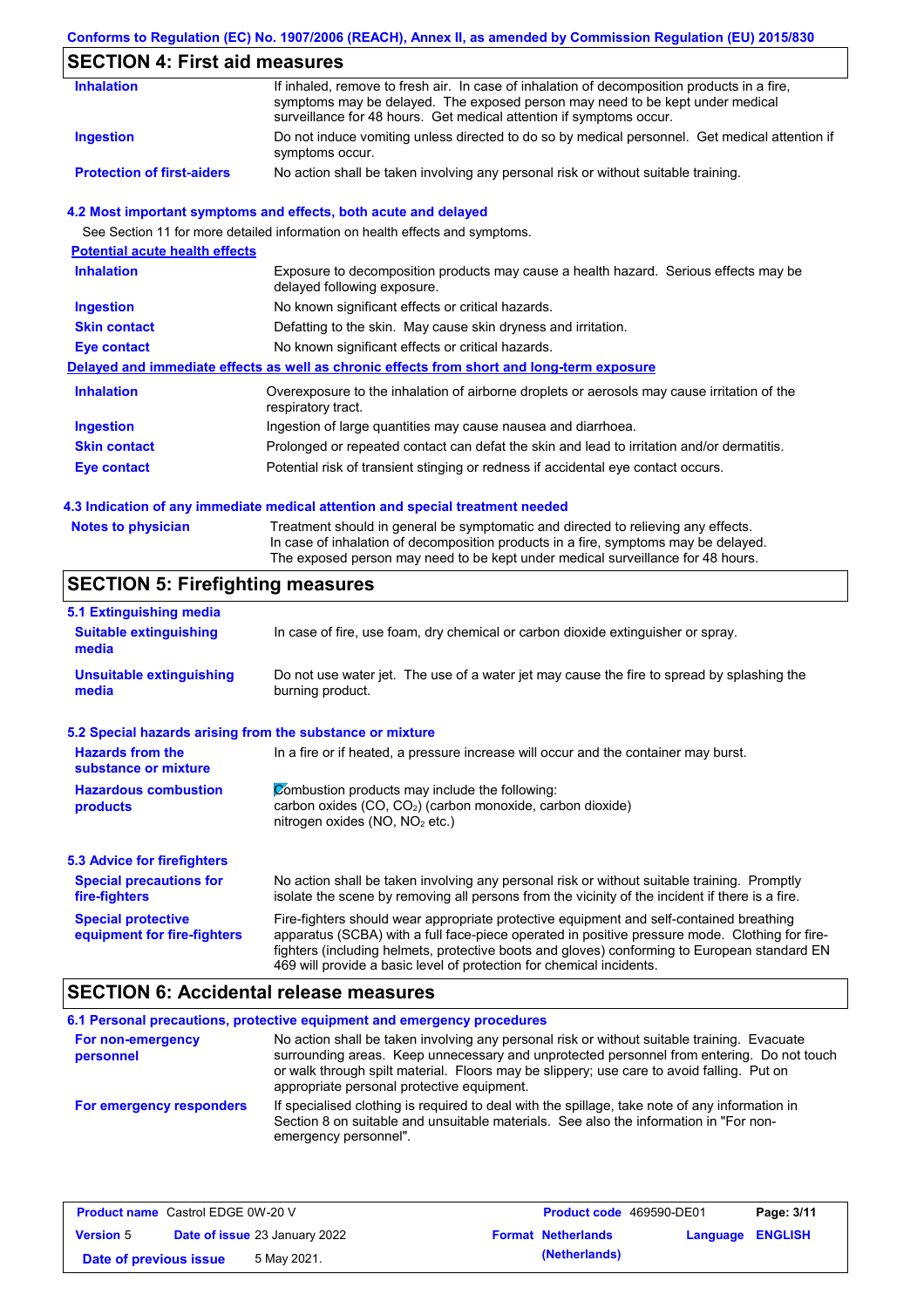# **SECTION 6: Accidental release measures**

| <b>6.2 Environmental</b><br><b>precautions</b> | Avoid dispersal of spilt material and runoff and contact with soil, waterways, drains and sewers.<br>Inform the relevant authorities if the product has caused environmental pollution (sewers,<br>waterways, soil or air).                                                                                                                                                                    |  |
|------------------------------------------------|------------------------------------------------------------------------------------------------------------------------------------------------------------------------------------------------------------------------------------------------------------------------------------------------------------------------------------------------------------------------------------------------|--|
|                                                | 6.3 Methods and material for containment and cleaning up                                                                                                                                                                                                                                                                                                                                       |  |
| <b>Small spill</b>                             | Stop leak if without risk. Move containers from spill area. Absorb with an inert material and<br>place in an appropriate waste disposal container. Dispose of via a licensed waste disposal<br>contractor.                                                                                                                                                                                     |  |
| <b>Large spill</b>                             | Stop leak if without risk. Move containers from spill area. Prevent entry into sewers, water<br>courses, basements or confined areas. Contain and collect spillage with non-combustible,<br>absorbent material e.g. sand, earth, vermiculite or diatomaceous earth and place in container<br>for disposal according to local regulations. Dispose of via a licensed waste disposal contractor. |  |
| 6.4 Reference to other<br><b>sections</b>      | See Section 1 for emergency contact information.<br>See Section 5 for firefighting measures.<br>See Section 8 for information on appropriate personal protective equipment.<br>See Section 12 for environmental precautions.<br>See Section 13 for additional waste treatment information.                                                                                                     |  |

# **SECTION 7: Handling and storage**

| 7.1 Precautions for safe handling                                                    |                                                                                                                                                                                                                                                                                                                                                                                                                                                                                          |
|--------------------------------------------------------------------------------------|------------------------------------------------------------------------------------------------------------------------------------------------------------------------------------------------------------------------------------------------------------------------------------------------------------------------------------------------------------------------------------------------------------------------------------------------------------------------------------------|
| <b>Protective measures</b>                                                           | Put on appropriate personal protective equipment.                                                                                                                                                                                                                                                                                                                                                                                                                                        |
| <b>Advice on general</b><br>occupational hygiene                                     | Eating, drinking and smoking should be prohibited in areas where this material is handled,<br>stored and processed. Wash thoroughly after handling. Remove contaminated clothing and<br>protective equipment before entering eating areas. See also Section 8 for additional<br>information on hygiene measures.                                                                                                                                                                         |
| <b>7.2 Conditions for safe</b><br>storage, including any<br><i>incompatibilities</i> | Store in accordance with local regulations. Store in a dry, cool and well-ventilated area, away<br>from incompatible materials (see Section 10). Keep away from heat and direct sunlight. Keep<br>container tightly closed and sealed until ready for use. Containers that have been opened must<br>be carefully resealed and kept upright to prevent leakage. Store and use only in equipment/<br>containers designed for use with this product. Do not store in unlabelled containers. |
| <b>Not suitable</b>                                                                  | Prolonged exposure to elevated temperature                                                                                                                                                                                                                                                                                                                                                                                                                                               |
| 7.3 Specific end use(s)                                                              |                                                                                                                                                                                                                                                                                                                                                                                                                                                                                          |

**Recommendations**

See section 1.2 and Exposure scenarios in annex, if applicable.

## **SECTION 8: Exposure controls/personal protection**

|  | <b>8.1 Control parameters</b> |
|--|-------------------------------|
|--|-------------------------------|

| <b>Occupational exposure limits</b>                                                                                                                                                                                                                                                                                                                                                                                                                                                        |                                                                                                                                                                                                                                                                                                                                                                                                                                                                                                                                                                                                                                                                                                                                                                                                                                                                                                                                                        |                                                                                                                                                                                                                                                                                                                                                                                                                                                                                                   |  |  |  |
|--------------------------------------------------------------------------------------------------------------------------------------------------------------------------------------------------------------------------------------------------------------------------------------------------------------------------------------------------------------------------------------------------------------------------------------------------------------------------------------------|--------------------------------------------------------------------------------------------------------------------------------------------------------------------------------------------------------------------------------------------------------------------------------------------------------------------------------------------------------------------------------------------------------------------------------------------------------------------------------------------------------------------------------------------------------------------------------------------------------------------------------------------------------------------------------------------------------------------------------------------------------------------------------------------------------------------------------------------------------------------------------------------------------------------------------------------------------|---------------------------------------------------------------------------------------------------------------------------------------------------------------------------------------------------------------------------------------------------------------------------------------------------------------------------------------------------------------------------------------------------------------------------------------------------------------------------------------------------|--|--|--|
| <b>Product/ingredient name</b>                                                                                                                                                                                                                                                                                                                                                                                                                                                             |                                                                                                                                                                                                                                                                                                                                                                                                                                                                                                                                                                                                                                                                                                                                                                                                                                                                                                                                                        | <b>Exposure limit values</b>                                                                                                                                                                                                                                                                                                                                                                                                                                                                      |  |  |  |
| Distillates (petroleum), hydrotreated heavy paraffinic                                                                                                                                                                                                                                                                                                                                                                                                                                     |                                                                                                                                                                                                                                                                                                                                                                                                                                                                                                                                                                                                                                                                                                                                                                                                                                                                                                                                                        | Ministry of Social Affairs and Employment, Legal limit values<br>(Netherlands).<br>OEL, 8-h TWA: 5 mg/m <sup>3</sup> 8 hours. Issued/Revised: 1/2007 Form: Mist                                                                                                                                                                                                                                                                                                                                   |  |  |  |
| Distillates (petroleum), hydrotreated heavy paraffinic                                                                                                                                                                                                                                                                                                                                                                                                                                     |                                                                                                                                                                                                                                                                                                                                                                                                                                                                                                                                                                                                                                                                                                                                                                                                                                                                                                                                                        | Ministry of Social Affairs and Employment, Legal limit values<br>(Netherlands).<br>OEL, 8-h TWA: 5 mg/m <sup>3</sup> 8 hours. Issued/Revised: 1/2007 Form: Mist                                                                                                                                                                                                                                                                                                                                   |  |  |  |
| Distillates (petroleum), solvent-dewaxed heavy<br>paraffinic                                                                                                                                                                                                                                                                                                                                                                                                                               |                                                                                                                                                                                                                                                                                                                                                                                                                                                                                                                                                                                                                                                                                                                                                                                                                                                                                                                                                        | Ministry of Social Affairs and Employment, Legal limit values<br>(Netherlands).<br>OEL, 8-h TWA: 5 mg/m <sup>3</sup> 8 hours. Issued/Revised: 1/2007 Form: Mist                                                                                                                                                                                                                                                                                                                                   |  |  |  |
| guidance only.                                                                                                                                                                                                                                                                                                                                                                                                                                                                             |                                                                                                                                                                                                                                                                                                                                                                                                                                                                                                                                                                                                                                                                                                                                                                                                                                                                                                                                                        | Whilst specific OELs for certain components may be shown in this section, other components may be present in any mist,<br>vapour or dust produced. Therefore, the specific OELs may not be applicable to the product as a whole and are provided for                                                                                                                                                                                                                                              |  |  |  |
| <b>Recommended monitoring</b><br>procedures                                                                                                                                                                                                                                                                                                                                                                                                                                                | If this product contains ingredients with exposure limits, personal, workplace atmosphere or<br>biological monitoring may be required to determine the effectiveness of the ventilation or other<br>control measures and/or the necessity to use respiratory protective equipment. Reference<br>should be made to monitoring standards, such as the following: European Standard EN 689<br>(Workplace atmospheres - Guidance for the assessment of exposure by inhalation to chemical<br>agents for comparison with limit values and measurement strategy) European Standard EN<br>14042 (Workplace atmospheres - Guide for the application and use of procedures for the<br>assessment of exposure to chemical and biological agents) European Standard EN 482<br>(Workplace atmospheres - General requirements for the performance of procedures for the<br>measurement of chemical agents) Reference to national guidance documents for methods for |                                                                                                                                                                                                                                                                                                                                                                                                                                                                                                   |  |  |  |
| $\blacksquare$ $\blacksquare$ $\blacksquare$ $\blacksquare$ $\blacksquare$ $\blacksquare$ $\blacksquare$ $\blacksquare$ $\blacksquare$ $\blacksquare$ $\blacksquare$ $\blacksquare$ $\blacksquare$ $\blacksquare$ $\blacksquare$ $\blacksquare$ $\blacksquare$ $\blacksquare$ $\blacksquare$ $\blacksquare$ $\blacksquare$ $\blacksquare$ $\blacksquare$ $\blacksquare$ $\blacksquare$ $\blacksquare$ $\blacksquare$ $\blacksquare$ $\blacksquare$ $\blacksquare$ $\blacksquare$ $\blacks$ |                                                                                                                                                                                                                                                                                                                                                                                                                                                                                                                                                                                                                                                                                                                                                                                                                                                                                                                                                        | $\blacksquare$ $\blacksquare$ $\blacksquare$ $\blacksquare$ $\blacksquare$ $\blacksquare$ $\blacksquare$ $\blacksquare$ $\blacksquare$ $\blacksquare$ $\blacksquare$ $\blacksquare$ $\blacksquare$ $\blacksquare$ $\blacksquare$ $\blacksquare$ $\blacksquare$ $\blacksquare$ $\blacksquare$ $\blacksquare$ $\blacksquare$ $\blacksquare$ $\blacksquare$ $\blacksquare$ $\blacksquare$ $\blacksquare$ $\blacksquare$ $\blacksquare$ $\blacksquare$ $\blacksquare$ $\blacksquare$ $\blacks$<br>- - |  |  |  |

| <b>Product name</b> Castrol EDGE 0W-20 V |  | <b>Product code</b> 469590-DE01      |  | Page: 4/11                |                  |  |
|------------------------------------------|--|--------------------------------------|--|---------------------------|------------------|--|
| <b>Version 5</b>                         |  | <b>Date of issue 23 January 2022</b> |  | <b>Format Netherlands</b> | Language ENGLISH |  |
| Date of previous issue                   |  | 5 May 2021.                          |  | (Netherlands)             |                  |  |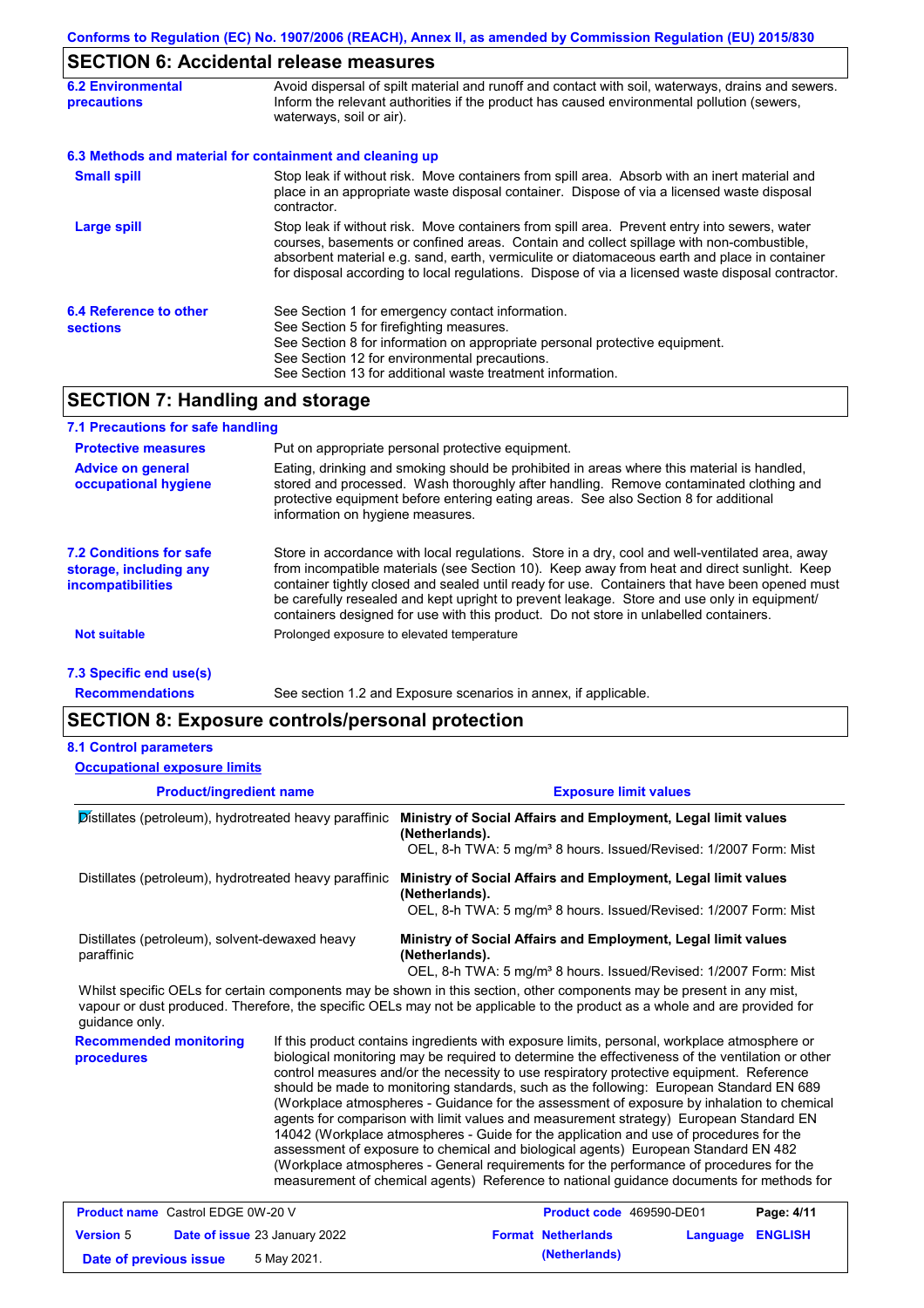# **SECTION 8: Exposure controls/personal protection**

the determination of hazardous substances will also be required.

## **Derived No Effect Level**

No DNELs/DMELs available.

#### **Predicted No Effect Concentration**

No PNECs available

| <b>8.2 Exposure controls</b>               |                                                                                                                                                                                                                                                                                                                                                                                                                                                                                                                                                                                                                                                                                                                                                                                                                                                                                                                                                                                                         |
|--------------------------------------------|---------------------------------------------------------------------------------------------------------------------------------------------------------------------------------------------------------------------------------------------------------------------------------------------------------------------------------------------------------------------------------------------------------------------------------------------------------------------------------------------------------------------------------------------------------------------------------------------------------------------------------------------------------------------------------------------------------------------------------------------------------------------------------------------------------------------------------------------------------------------------------------------------------------------------------------------------------------------------------------------------------|
| <b>Appropriate engineering</b><br>controls | Provide exhaust ventilation or other engineering controls to keep the relevant airborne<br>concentrations below their respective occupational exposure limits.<br>All activities involving chemicals should be assessed for their risks to health, to ensure<br>exposures are adequately controlled. Personal protective equipment should only be considered<br>after other forms of control measures (e.g. engineering controls) have been suitably evaluated.<br>Personal protective equipment should conform to appropriate standards, be suitable for use, be<br>kept in good condition and properly maintained.<br>Your supplier of personal protective equipment should be consulted for advice on selection and<br>appropriate standards. For further information contact your national organisation for standards.<br>The final choice of protective equipment will depend upon a risk assessment. It is important to<br>ensure that all items of personal protective equipment are compatible. |
| <b>Individual protection measures</b>      |                                                                                                                                                                                                                                                                                                                                                                                                                                                                                                                                                                                                                                                                                                                                                                                                                                                                                                                                                                                                         |
| <b>Hygiene measures</b>                    | Wash hands, forearms and face thoroughly after handling chemical products, before eating,<br>smoking and using the lavatory and at the end of the working period. Ensure that eyewash<br>stations and safety showers are close to the workstation location.                                                                                                                                                                                                                                                                                                                                                                                                                                                                                                                                                                                                                                                                                                                                             |
| <b>Respiratory protection</b>              | In case of insufficient ventilation, wear suitable respiratory equipment.<br>The correct choice of respiratory protection depends upon the chemicals being handled, the<br>conditions of work and use, and the condition of the respiratory equipment. Safety procedures<br>should be developed for each intended application. Respiratory protection equipment should<br>therefore be chosen in consultation with the supplier/manufacturer and with a full assessment<br>of the working conditions.                                                                                                                                                                                                                                                                                                                                                                                                                                                                                                   |
| <b>Eye/face protection</b>                 | Safety glasses with side shields.                                                                                                                                                                                                                                                                                                                                                                                                                                                                                                                                                                                                                                                                                                                                                                                                                                                                                                                                                                       |
| <b>Skin protection</b>                     |                                                                                                                                                                                                                                                                                                                                                                                                                                                                                                                                                                                                                                                                                                                                                                                                                                                                                                                                                                                                         |
| <b>Hand protection</b>                     | <b>General Information:</b>                                                                                                                                                                                                                                                                                                                                                                                                                                                                                                                                                                                                                                                                                                                                                                                                                                                                                                                                                                             |
|                                            | Because specific work environments and material handling practices vary, safety procedures<br>should be developed for each intended application. The correct choice of protective gloves<br>depends upon the chemicals being handled, and the conditions of work and use. Most gloves<br>provide protection for only a limited time before they must be discarded and replaced (even the<br>best chemically resistant gloves will break down after repeated chemical exposures).                                                                                                                                                                                                                                                                                                                                                                                                                                                                                                                        |
|                                            | Gloves should be chosen in consultation with the supplier / manufacturer and taking account of<br>a full assessment of the working conditions.                                                                                                                                                                                                                                                                                                                                                                                                                                                                                                                                                                                                                                                                                                                                                                                                                                                          |
|                                            | Recommended: Nitrile gloves.<br><b>Breakthrough time:</b>                                                                                                                                                                                                                                                                                                                                                                                                                                                                                                                                                                                                                                                                                                                                                                                                                                                                                                                                               |
|                                            | Breakthrough time data are generated by glove manufacturers under laboratory test conditions<br>and represent how long a glove can be expected to provide effective permeation resistance. It<br>is important when following breakthrough time recommendations that actual workplace<br>conditions are taken into account. Always consult with your glove supplier for up-to-date<br>technical information on breakthrough times for the recommended glove type.<br>Our recommendations on the selection of gloves are as follows:                                                                                                                                                                                                                                                                                                                                                                                                                                                                      |
|                                            | Continuous contact:                                                                                                                                                                                                                                                                                                                                                                                                                                                                                                                                                                                                                                                                                                                                                                                                                                                                                                                                                                                     |
|                                            | Gloves with a minimum breakthrough time of 240 minutes, or >480 minutes if suitable gloves<br>can be obtained.<br>If suitable gloves are not available to offer that level of protection, gloves with shorter<br>breakthrough times may be acceptable as long as appropriate glove maintenance and<br>replacement regimes are determined and adhered to.                                                                                                                                                                                                                                                                                                                                                                                                                                                                                                                                                                                                                                                |
|                                            | Short-term / splash protection:                                                                                                                                                                                                                                                                                                                                                                                                                                                                                                                                                                                                                                                                                                                                                                                                                                                                                                                                                                         |
|                                            | Recommended breakthrough times as above.<br>It is recognised that for short-term, transient exposures, gloves with shorter breakthrough times<br>may commonly be used. Therefore, appropriate maintenance and replacement regimes must<br>be determined and rigorously followed.                                                                                                                                                                                                                                                                                                                                                                                                                                                                                                                                                                                                                                                                                                                        |
|                                            | <b>Glove Thickness:</b>                                                                                                                                                                                                                                                                                                                                                                                                                                                                                                                                                                                                                                                                                                                                                                                                                                                                                                                                                                                 |
|                                            |                                                                                                                                                                                                                                                                                                                                                                                                                                                                                                                                                                                                                                                                                                                                                                                                                                                                                                                                                                                                         |

| <b>Product name</b> Castrol EDGE 0W-20 V |                                      | <b>Product code</b> 469590-DE01 |          | Page: 5/11     |
|------------------------------------------|--------------------------------------|---------------------------------|----------|----------------|
| <b>Version 5</b>                         | <b>Date of issue 23 January 2022</b> | <b>Format Netherlands</b>       | Language | <b>ENGLISH</b> |
| Date of previous issue                   | 5 May 2021.                          | (Netherlands)                   |          |                |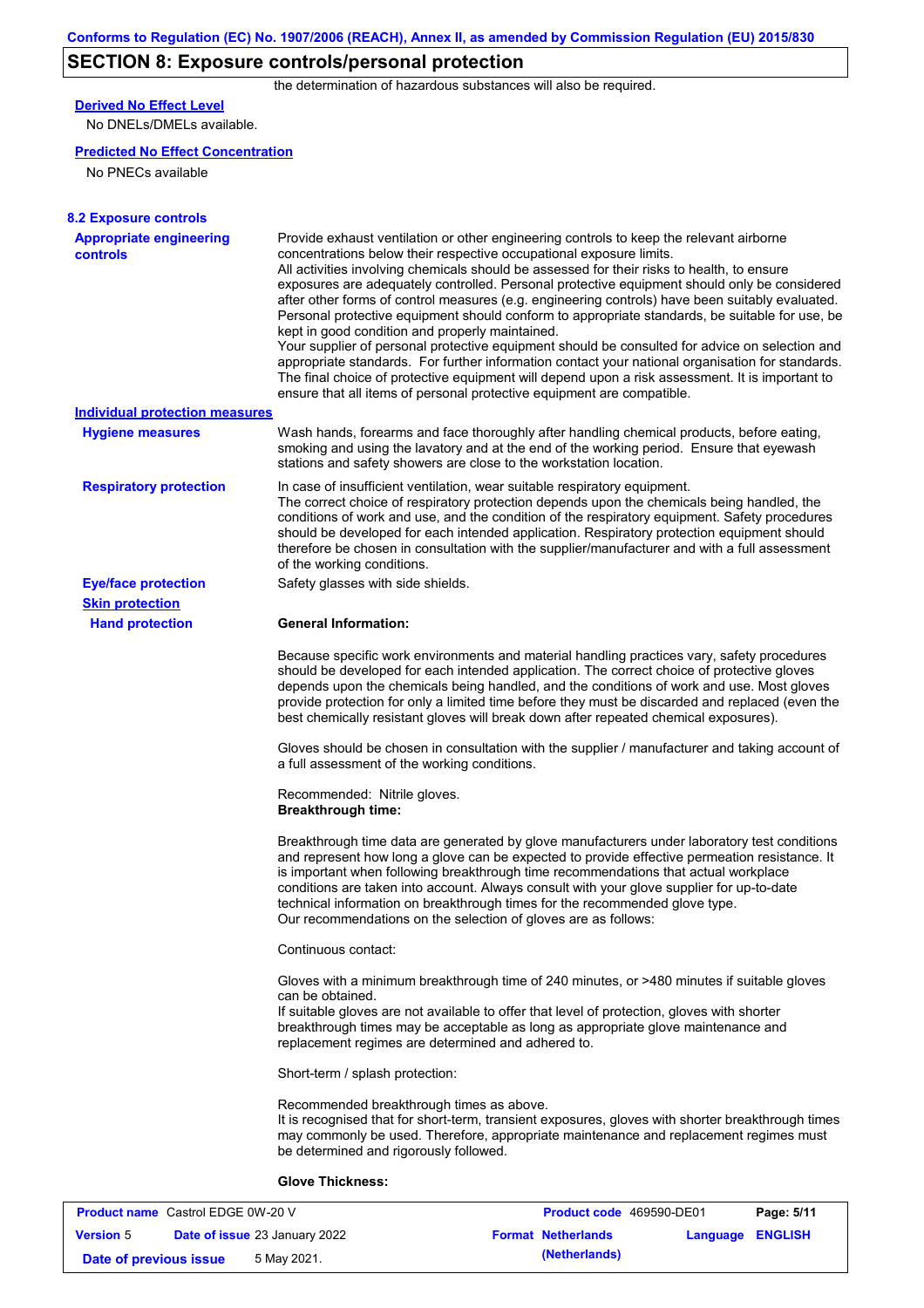# **SECTION 8: Exposure controls/personal protection**

|                                           | For general applications, we recommend gloves with a thickness typically greater than 0.35 mm.                                                                                                                                                                                                                                                                                                                                                                                                                                                                                                                                                                                        |
|-------------------------------------------|---------------------------------------------------------------------------------------------------------------------------------------------------------------------------------------------------------------------------------------------------------------------------------------------------------------------------------------------------------------------------------------------------------------------------------------------------------------------------------------------------------------------------------------------------------------------------------------------------------------------------------------------------------------------------------------|
|                                           | It should be emphasised that glove thickness is not necessarily a good predictor of glove<br>resistance to a specific chemical, as the permeation efficiency of the glove will be dependent<br>on the exact composition of the glove material. Therefore, glove selection should also be based<br>on consideration of the task requirements and knowledge of breakthrough times.<br>Glove thickness may also vary depending on the glove manufacturer, the glove type and the<br>glove model. Therefore, the manufacturers' technical data should always be taken into account<br>to ensure selection of the most appropriate glove for the task.                                     |
|                                           | Note: Depending on the activity being conducted, gloves of varying thickness may be required<br>for specific tasks. For example:                                                                                                                                                                                                                                                                                                                                                                                                                                                                                                                                                      |
|                                           | • Thinner gloves (down to 0.1 mm or less) may be required where a high degree of manual<br>dexterity is needed. However, these gloves are only likely to give short duration protection and<br>would normally be just for single use applications, then disposed of.                                                                                                                                                                                                                                                                                                                                                                                                                  |
|                                           | • Thicker gloves (up to 3 mm or more) may be required where there is a mechanical (as well<br>as a chemical) risk i.e. where there is abrasion or puncture potential.                                                                                                                                                                                                                                                                                                                                                                                                                                                                                                                 |
| <b>Skin and body</b>                      | Use of protective clothing is good industrial practice.<br>Personal protective equipment for the body should be selected based on the task being<br>performed and the risks involved and should be approved by a specialist before handling this<br>product.<br>Cotton or polyester/cotton overalls will only provide protection against light superficial<br>contamination that will not soak through to the skin. Overalls should be laundered on a regular<br>basis. When the risk of skin exposure is high (e.g. when cleaning up spillages or if there is a<br>risk of splashing) then chemical resistant aprons and/or impervious chemical suits and boots<br>will be required. |
| <b>Refer to standards:</b>                | Respiratory protection: EN 529<br>Gloves: EN 420, EN 374<br>Eye protection: EN 166<br>Filtering half-mask: EN 149<br>Filtering half-mask with valve: EN 405<br>Half-mask: EN 140 plus filter<br>Full-face mask: EN 136 plus filter<br>Particulate filters: EN 143<br>Gas/combined filters: EN 14387                                                                                                                                                                                                                                                                                                                                                                                   |
| <b>Environmental exposure</b><br>controls | Emissions from ventilation or work process equipment should be checked to ensure they<br>comply with the requirements of environmental protection legislation. In some cases, fume<br>scrubbers, filters or engineering modifications to the process equipment will be necessary to<br>reduce emissions to acceptable levels.                                                                                                                                                                                                                                                                                                                                                         |

## **SECTION 9: Physical and chemical properties**

The conditions of measurement of all properties are at standard temperature and pressure unless otherwise indicated.

### **9.1 Information on basic physical and chemical properties**

| <b>Appearance</b>                               |                                              |
|-------------------------------------------------|----------------------------------------------|
| <b>Physical state</b>                           | Liguid.                                      |
| <b>Colour</b>                                   | Amber.                                       |
| <b>Odour</b>                                    | Not available.                               |
| <b>Odour threshold</b>                          | Not available.                               |
| pH                                              | Not applicable.                              |
| <b>Melting point/freezing point</b>             | Not available.                               |
| Initial boiling point and boiling<br>range      | Not available.                               |
| <b>Pour point</b>                               | -45 $^{\circ}$ C                             |
| <b>Flash point</b>                              | Closed cup: >185°C (>365°F) [Pensky-Martens] |
| <b>Evaporation rate</b>                         | Not available.                               |
| <b>Flammability (solid, gas)</b>                | Not available.                               |
| Upper/lower flammability or<br>explosive limits | Not available.                               |
| <b>Vapour pressure</b>                          | Not available.                               |

| <b>Product name</b> Castrol EDGE 0W-20 V |  | <b>Product code</b> 469590-DE01      |                           | Page: 6/11              |  |
|------------------------------------------|--|--------------------------------------|---------------------------|-------------------------|--|
| <b>Version 5</b>                         |  | <b>Date of issue 23 January 2022</b> | <b>Format Netherlands</b> | <b>Language ENGLISH</b> |  |
| Date of previous issue                   |  | 5 May 2021.                          | (Netherlands)             |                         |  |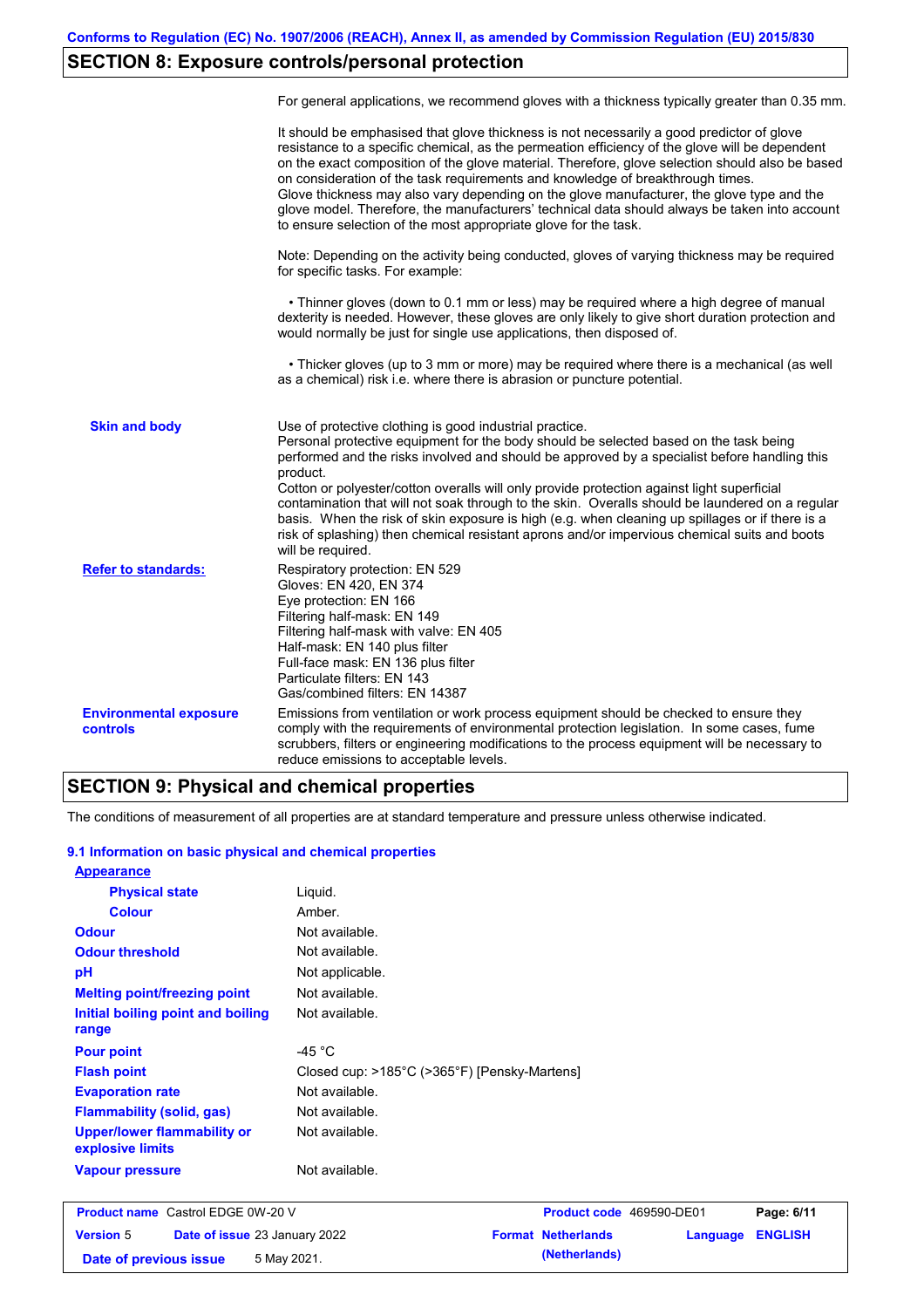# **SECTION 9: Physical and chemical properties**

|                                                   |                                                                                                                                                  | Vapour Pressure at 20°C |          |                    | Vapour pressure at 50°C |               |               |
|---------------------------------------------------|--------------------------------------------------------------------------------------------------------------------------------------------------|-------------------------|----------|--------------------|-------------------------|---------------|---------------|
|                                                   | <b>Ingredient name</b>                                                                                                                           | mm Hg kPa               |          | <b>Method</b>      | m <sub>m</sub><br>Hg    | kPa           | <b>Method</b> |
|                                                   | Distillates (petroleum),<br>hydrotreated heavy<br>paraffinic                                                                                     | < 0.08                  | < 0.011  | <b>ASTM D 5191</b> |                         |               |               |
|                                                   | Distillates (petroleum),<br>hydrotreated heavy<br>paraffinic                                                                                     | < 0.08                  | < 0.011  | <b>ASTM D 5191</b> |                         |               |               |
|                                                   | Distillates (petroleum),<br>solvent-dewaxed<br>heavy paraffinic                                                                                  | < 0.08                  | < 0.011  | <b>ASTM D 5191</b> |                         |               |               |
|                                                   | bis(nonylphenyl)amine                                                                                                                            | < 0.01                  | < 0.0013 | EU A.4             | 0                       | 0             | EU A.4        |
| <b>Vapour density</b>                             | Not available.                                                                                                                                   |                         |          |                    |                         |               |               |
| <b>Relative density</b>                           | Not available.                                                                                                                                   |                         |          |                    |                         |               |               |
| <b>Density</b>                                    | <1000 kg/m <sup>3</sup> (<1 g/cm <sup>3</sup> ) at 15 <sup>°</sup> C                                                                             |                         |          |                    |                         |               |               |
| <b>Solubility(ies)</b>                            | insoluble in water.                                                                                                                              |                         |          |                    |                         |               |               |
| <b>Partition coefficient: n-octanol/</b><br>water | Mot applicable.                                                                                                                                  |                         |          |                    |                         |               |               |
| <b>Auto-ignition temperature</b>                  | <b>Ingredient name</b>                                                                                                                           |                         | °C       | °F                 |                         | <b>Method</b> |               |
|                                                   | bis(nonylphenyl)amine                                                                                                                            |                         | 440      | 824                |                         | EU A.15       |               |
| <b>Decomposition temperature</b>                  | Not available.                                                                                                                                   |                         |          |                    |                         |               |               |
| <b>Viscosity</b>                                  | Kinematic: 47.4 mm <sup>2</sup> /s (47.4 cSt) at $40^{\circ}$ C<br>Kinematic: 8.9 to 9.3 mm <sup>2</sup> /s (8.9 to 9.3 cSt) at 100 $^{\circ}$ C |                         |          |                    |                         |               |               |
| <b>Explosive properties</b>                       | Not available.                                                                                                                                   |                         |          |                    |                         |               |               |
| <b>Oxidising properties</b>                       | Not available.                                                                                                                                   |                         |          |                    |                         |               |               |
| <b>Particle characteristics</b>                   |                                                                                                                                                  |                         |          |                    |                         |               |               |
|                                                   |                                                                                                                                                  |                         |          |                    |                         |               |               |
| <b>Median particle size</b>                       | Not applicable.                                                                                                                                  |                         |          |                    |                         |               |               |
| 9.2 Other information                             |                                                                                                                                                  |                         |          |                    |                         |               |               |

# **SECTION 10: Stability and reactivity**

| <b>10.1 Reactivity</b>                            | No specific test data available for this product. Refer to Conditions to avoid and Incompatible<br>materials for additional information.                                |
|---------------------------------------------------|-------------------------------------------------------------------------------------------------------------------------------------------------------------------------|
| <b>10.2 Chemical stability</b>                    | The product is stable.                                                                                                                                                  |
| <b>10.3 Possibility of</b><br>hazardous reactions | Under normal conditions of storage and use, hazardous reactions will not occur.<br>Under normal conditions of storage and use, hazardous polymerisation will not occur. |
| <b>10.4 Conditions to avoid</b>                   | Avoid all possible sources of ignition (spark or flame).                                                                                                                |
| 10.5 Incompatible materials                       | Reactive or incompatible with the following materials: oxidising materials.                                                                                             |
| <b>10.6 Hazardous</b><br>decomposition products   | Under normal conditions of storage and use, hazardous decomposition products should not be<br>produced.                                                                 |

# **SECTION 11: Toxicological information**

| 11.1 Information on toxicological effects<br><b>Acute toxicity estimates</b><br>Not available. |                                                                                                                     |                                 |          |                |
|------------------------------------------------------------------------------------------------|---------------------------------------------------------------------------------------------------------------------|---------------------------------|----------|----------------|
| Information on likely<br>routes of exposure                                                    | Routes of entry anticipated: Dermal, Inhalation.                                                                    |                                 |          |                |
| <b>Potential acute health effects</b>                                                          |                                                                                                                     |                                 |          |                |
| <b>Inhalation</b>                                                                              | Exposure to decomposition products may cause a health hazard. Serious effects may be<br>delayed following exposure. |                                 |          |                |
| <b>Ingestion</b>                                                                               | No known significant effects or critical hazards.                                                                   |                                 |          |                |
| <b>Product name</b> Castrol EDGE 0W-20 V                                                       |                                                                                                                     | <b>Product code</b> 469590-DE01 |          | Page: 7/11     |
| <b>Version 5</b>                                                                               | <b>Date of issue 23 January 2022</b>                                                                                | <b>Format Netherlands</b>       | Language | <b>ENGLISH</b> |
| Date of previous issue                                                                         | 5 May 2021.                                                                                                         | (Netherlands)                   |          |                |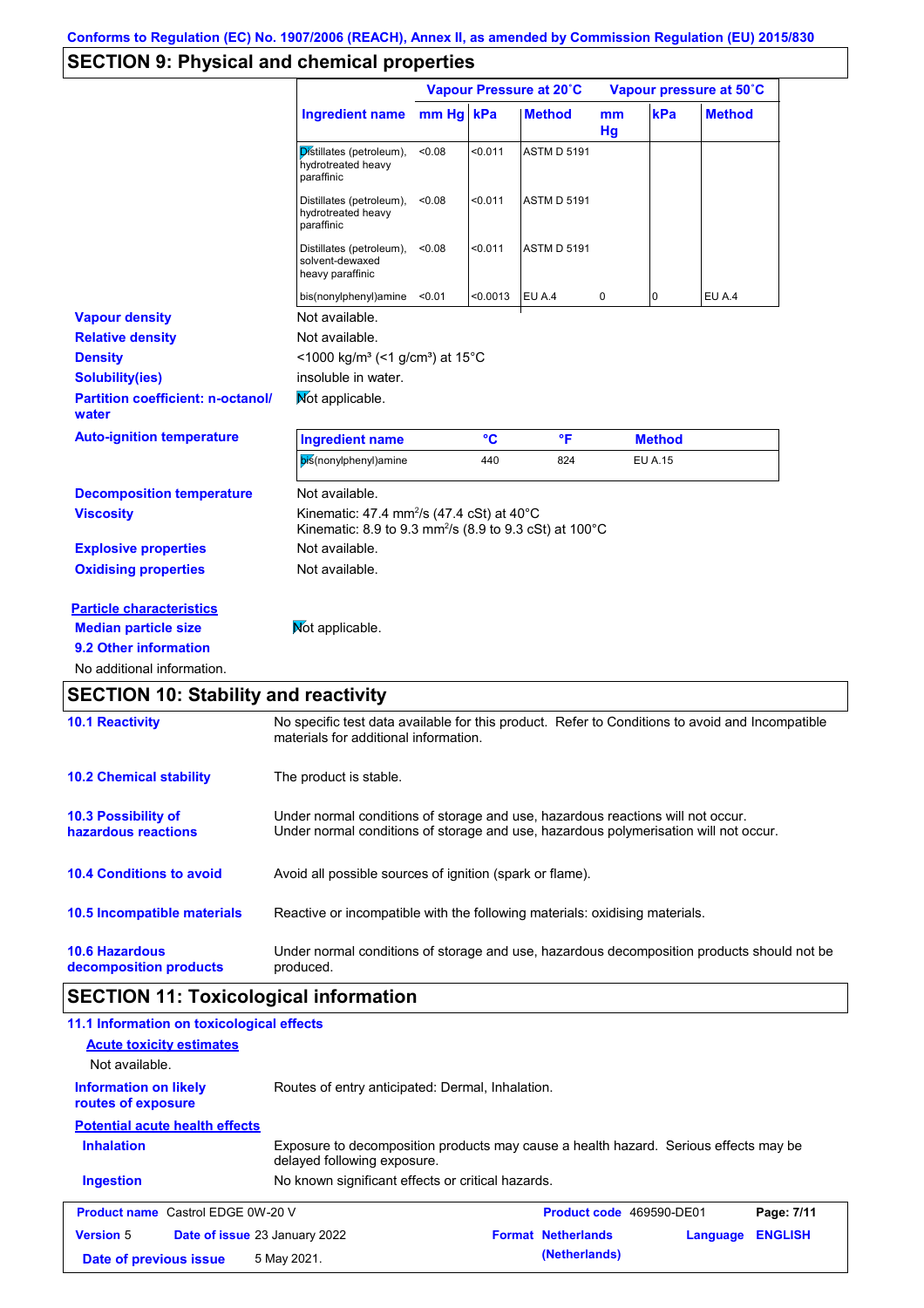# **SECTION 11: Toxicological information**

| <b>Skin contact</b>                     | Defatting to the skin. May cause skin dryness and irritation.                                                                                                                                                                                                                                                                                                                                            |
|-----------------------------------------|----------------------------------------------------------------------------------------------------------------------------------------------------------------------------------------------------------------------------------------------------------------------------------------------------------------------------------------------------------------------------------------------------------|
| <b>Eye contact</b>                      | No known significant effects or critical hazards.                                                                                                                                                                                                                                                                                                                                                        |
|                                         | Symptoms related to the physical, chemical and toxicological characteristics                                                                                                                                                                                                                                                                                                                             |
| <b>Inhalation</b>                       | No specific data.                                                                                                                                                                                                                                                                                                                                                                                        |
| <b>Ingestion</b>                        | No specific data.                                                                                                                                                                                                                                                                                                                                                                                        |
| <b>Skin contact</b>                     | Adverse symptoms may include the following:<br>irritation<br>dryness<br>cracking                                                                                                                                                                                                                                                                                                                         |
| Eye contact                             | No specific data.                                                                                                                                                                                                                                                                                                                                                                                        |
|                                         | Delayed and immediate effects as well as chronic effects from short and long-term exposure                                                                                                                                                                                                                                                                                                               |
| <b>Inhalation</b>                       | Overexposure to the inhalation of airborne droplets or aerosols may cause irritation of the<br>respiratory tract.                                                                                                                                                                                                                                                                                        |
| <b>Ingestion</b>                        | Ingestion of large quantities may cause nausea and diarrhoea.                                                                                                                                                                                                                                                                                                                                            |
| <b>Skin contact</b>                     | Prolonged or repeated contact can defat the skin and lead to irritation and/or dermatitis.                                                                                                                                                                                                                                                                                                               |
| <b>Eye contact</b>                      | Potential risk of transient stinging or redness if accidental eye contact occurs.                                                                                                                                                                                                                                                                                                                        |
| <b>Potential chronic health effects</b> |                                                                                                                                                                                                                                                                                                                                                                                                          |
| General                                 | USED ENGINE OILS<br>Combustion products resulting from the operation of internal combustion engines contaminate<br>engine oils during use. Used engine oil may contain hazardous components which have the<br>potential to cause skin cancer. Frequent or prolonged contact with all types and makes of used<br>engine oil must therefore be avoided and a high standard of personal hygiene maintained. |
| <b>Carcinogenicity</b>                  | No known significant effects or critical hazards.                                                                                                                                                                                                                                                                                                                                                        |
| <b>Mutagenicity</b>                     | No known significant effects or critical hazards.                                                                                                                                                                                                                                                                                                                                                        |
| <b>Developmental effects</b>            | No known significant effects or critical hazards.                                                                                                                                                                                                                                                                                                                                                        |
| <b>Fertility effects</b>                | No known significant effects or critical hazards.                                                                                                                                                                                                                                                                                                                                                        |

## **SECTION 12: Ecological information**

```
12.1 Toxicity
```
**Environmental hazards** Not classified as dangerous

#### **12.2 Persistence and degradability**

Expected to be biodegradable.

#### **12.3 Bioaccumulative potential**

This product is not expected to bioaccumulate through food chains in the environment.

| <b>12.4 Mobility in soil</b>                                  |                                                                      |
|---------------------------------------------------------------|----------------------------------------------------------------------|
| <b>Soil/water partition</b><br>coefficient (K <sub>oc</sub> ) | Not available.                                                       |
| <b>Mobility</b>                                               | Spillages may penetrate the soil causing ground water contamination. |

#### **12.5 Results of PBT and vPvB assessment**

Product does not meet the criteria for PBT or vPvB according to Regulation (EC) No. 1907/2006, Annex XIII.

**Date of previous issue 5 May 2021. (Netherlands) (Netherlands)** 

| 12.6 Other adverse effects |  |  |  |
|----------------------------|--|--|--|
|----------------------------|--|--|--|

Spills may form a film on water surfaces causing physical damage to organisms. Oxygen transfer could also be impaired. **Other ecological information**

## **SECTION 13: Disposal considerations**

|                            | <b>13.1 Waste treatment methods</b>      |                                                                                                                                                                      |                           |          |                |
|----------------------------|------------------------------------------|----------------------------------------------------------------------------------------------------------------------------------------------------------------------|---------------------------|----------|----------------|
| <b>Product</b>             |                                          |                                                                                                                                                                      |                           |          |                |
| <b>Methods of disposal</b> |                                          | Where possible, arrange for product to be recycled. Dispose of via an authorised person/<br>licensed waste disposal contractor in accordance with local regulations. |                           |          |                |
| <b>Hazardous waste</b>     |                                          | Yes.                                                                                                                                                                 |                           |          |                |
|                            | European waste catalogue (EWC)           |                                                                                                                                                                      |                           |          |                |
|                            | <b>Waste code</b>                        |                                                                                                                                                                      | <b>Waste designation</b>  |          |                |
| 13 02 05*                  |                                          | mineral-based non-chlorinated engine, gear and lubricating oils                                                                                                      |                           |          |                |
|                            | <b>Product name</b> Castrol EDGE 0W-20 V |                                                                                                                                                                      | Product code 469590-DE01  |          | Page: 8/11     |
| <b>Version 5</b>           |                                          | Date of issue 23 January 2022                                                                                                                                        | <b>Format Netherlands</b> | Language | <b>ENGLISH</b> |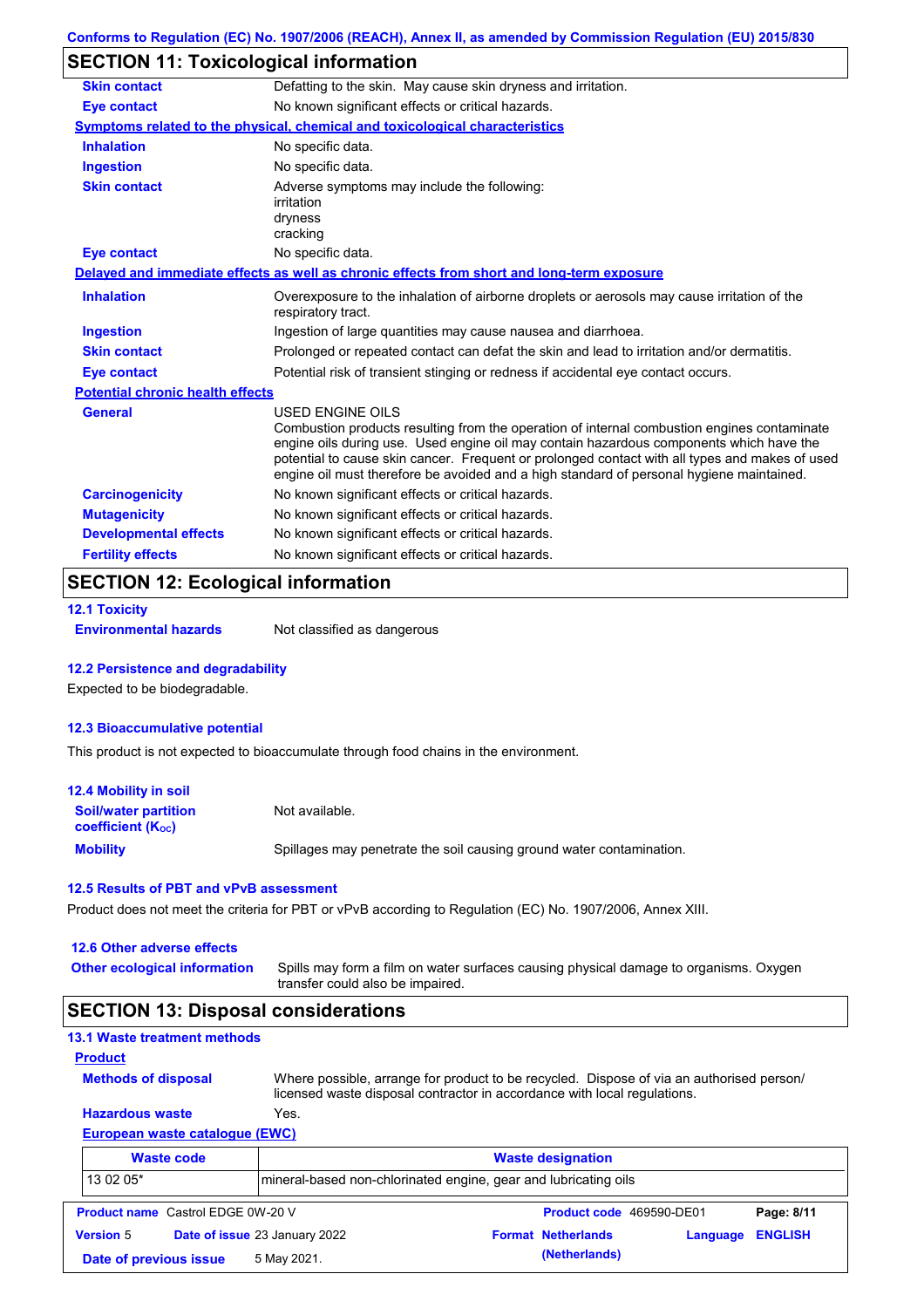## **SECTION 13: Disposal considerations**

However, deviation from the intended use and/or the presence of any potential contaminants may require an alternative waste disposal code to be assigned by the end user.

#### **Packaging**

| <b>Methods of disposal</b>               | Where possible, arrange for product to be recycled. Dispose of via an authorised person/<br>licensed waste disposal contractor in accordance with local regulations.                                                                    |  |  |
|------------------------------------------|-----------------------------------------------------------------------------------------------------------------------------------------------------------------------------------------------------------------------------------------|--|--|
| <b>Special precautions</b>               | This material and its container must be disposed of in a safe way. Empty containers or liners<br>may retain some product residues. Avoid dispersal of spilt material and runoff and contact with<br>soil, waterways, drains and sewers. |  |  |
| <b>References</b>                        | Commission 2014/955/EU<br>Directive 2008/98/EC                                                                                                                                                                                          |  |  |
| <b>SECTION 14: Transport information</b> |                                                                                                                                                                                                                                         |  |  |

#### - - - - - - - - - Not regulated. Not regulated. Not regulated. - - - **ADR/RID IMDG IATA 14.1 UN number 14.2 UN proper shipping name 14.3 Transport hazard class(es) 14.4 Packing group ADN Additional information 14.5 Environmental hazards** No. 1980 | No. 1980 | No. 1980 | No. 1980 | No. 1980 | No. 1980 | No. 1980 | No. 1980 | No. 1980 | No. 1980 | Not regulated. - No. - -

**14.6 Special precautions for user** Not available.

#### **14.7 Transport in bulk according to IMO instruments**

## **SECTION 15: Regulatory information**

Not available.

| 15.1 Safety, health and environmental regulations/legislation specific for the substance or mixture |
|-----------------------------------------------------------------------------------------------------|
| EU Regulation (EC) No. 1907/2006 (REACH)                                                            |
| Annex XIV - List of substances subject to authorisation                                             |
| <b>Annex XIV</b>                                                                                    |
| None of the components are listed.                                                                  |
| <b>Substances of very high concern</b>                                                              |
| None of the components are listed.                                                                  |
| EU Regulation (EC) No. 1907/2006 (REACH)                                                            |
| <b>Annex XVII - Restrictions</b><br>Not annlicable                                                  |

| <b>Annex XVII - Restrictions</b><br>on the manufacture.<br>placing on the market<br>and use of certain<br>dangerous substances,<br>mixtures and articles | Not applicable.                                                                                                                |                           |          |                |
|----------------------------------------------------------------------------------------------------------------------------------------------------------|--------------------------------------------------------------------------------------------------------------------------------|---------------------------|----------|----------------|
| <b>Other regulations</b>                                                                                                                                 |                                                                                                                                |                           |          |                |
| <b>REACH Status</b>                                                                                                                                      | The company, as identified in Section 1, sells this product in the EU in compliance with the<br>current requirements of REACH. |                           |          |                |
| <b>United States inventory</b><br>(TSCA 8b)                                                                                                              | All components are active or exempted.                                                                                         |                           |          |                |
| <b>Australia inventory (AIIC)</b>                                                                                                                        | At least one component is not listed.                                                                                          |                           |          |                |
| <b>Canada inventory</b>                                                                                                                                  | All components are listed or exempted.                                                                                         |                           |          |                |
| <b>China inventory (IECSC)</b>                                                                                                                           | At least one component is not listed.                                                                                          |                           |          |                |
| <b>Product name</b> Castrol EDGE 0W-20 V                                                                                                                 |                                                                                                                                | Product code 469590-DE01  |          | Page: 9/11     |
| <b>Version 5</b>                                                                                                                                         | Date of issue 23 January 2022                                                                                                  | <b>Format Netherlands</b> | Language | <b>ENGLISH</b> |
| Date of previous issue                                                                                                                                   | 5 May 2021.                                                                                                                    | (Netherlands)             |          |                |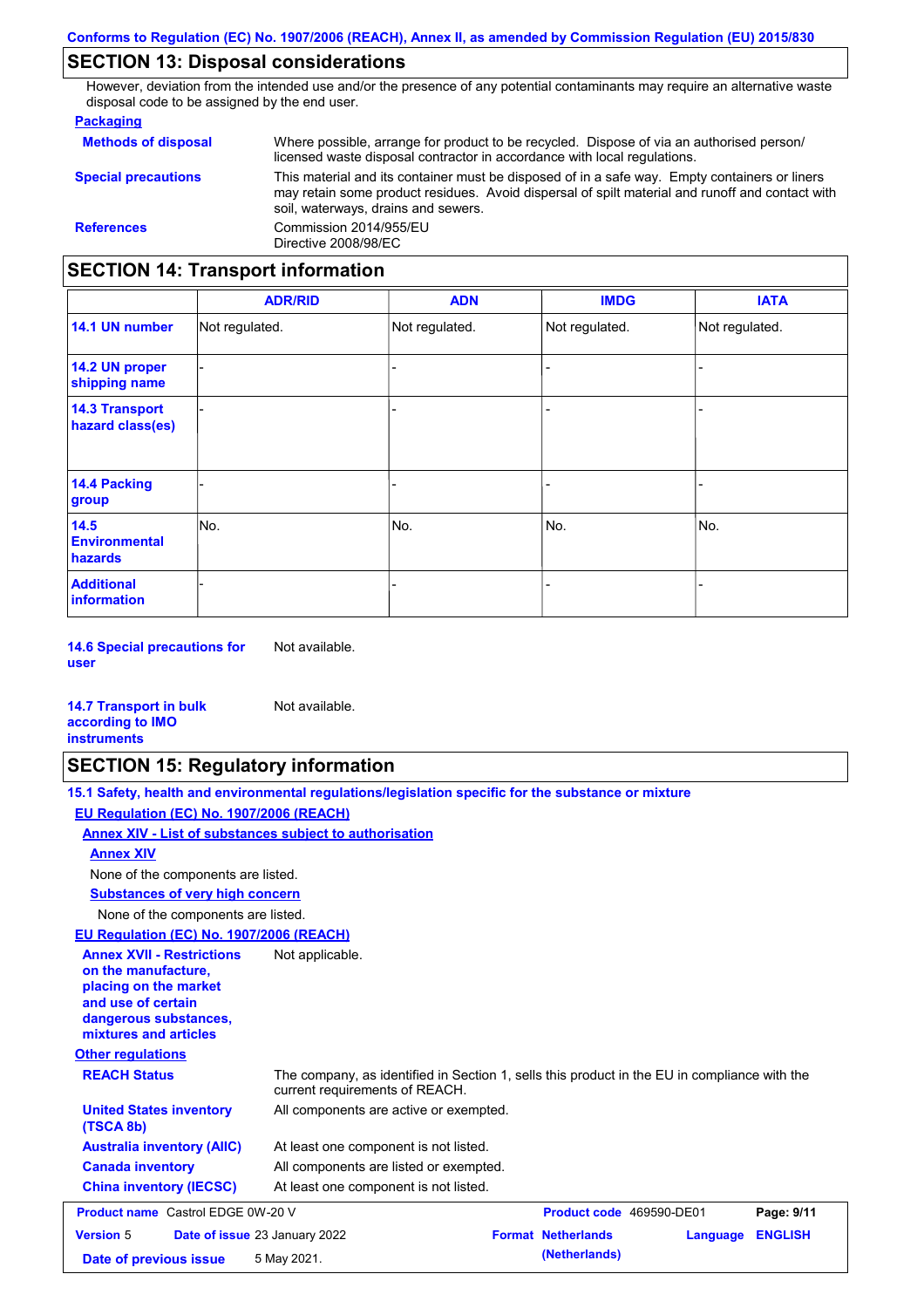# **SECTION 15: Regulatory information**

| <b>Japan inventory (CSCL)</b>                                   | At least one component is not listed.  |
|-----------------------------------------------------------------|----------------------------------------|
| <b>Korea inventory (KECI)</b>                                   | All components are listed or exempted. |
| <b>Philippines inventory</b><br>(PICCS)                         | At least one component is not listed.  |
| <b>Taiwan Chemical</b><br><b>Substances Inventory</b><br>(TCSI) | All components are listed or exempted. |
| Ozone depleting substances (1005/2009/EU)                       |                                        |
| Not listed.                                                     |                                        |
| Prior Informed Consent (PIC) (649/2012/EU)                      |                                        |
| Not listed.                                                     |                                        |
| <b>Persistent Organic Pollutants</b><br>Not listed.             |                                        |
| <b>EU - Water framework directive - Priority substances</b>     |                                        |
| None of the components are listed.                              |                                        |
| <b>Seveso Directive</b>                                         |                                        |
|                                                                 |                                        |

This product is not controlled under the Seveso Directive.

| <b>15.2 Chemical safety</b> | A Chemical Safety Assessment has been carried out for one or more of the substances within  |
|-----------------------------|---------------------------------------------------------------------------------------------|
| assessment                  | this mixture. A Chemical Safety Assessment has not been carried out for the mixture itself. |

| <b>SECTION 16: Other information</b>     |                                                                                                          |
|------------------------------------------|----------------------------------------------------------------------------------------------------------|
| <b>Abbreviations and acronyms</b>        | ADN = European Provisions concerning the International Carriage of Dangerous Goods by<br>Inland Waterway |
|                                          | ADR = The European Agreement concerning the International Carriage of Dangerous Goods by                 |
|                                          | Road                                                                                                     |
|                                          | ATE = Acute Toxicity Estimate                                                                            |
|                                          | <b>BCF = Bioconcentration Factor</b>                                                                     |
|                                          | CAS = Chemical Abstracts Service                                                                         |
|                                          | CLP = Classification, Labelling and Packaging Regulation [Regulation (EC) No. 1272/2008]                 |
|                                          | CSA = Chemical Safety Assessment                                                                         |
|                                          | CSR = Chemical Safety Report                                                                             |
|                                          | DMEL = Derived Minimal Effect Level                                                                      |
|                                          | DNEL = Derived No Effect Level                                                                           |
|                                          | EINECS = European Inventory of Existing Commercial chemical Substances                                   |
|                                          | ES = Exposure Scenario                                                                                   |
|                                          | EUH statement = CLP-specific Hazard statement                                                            |
|                                          | EWC = European Waste Catalogue                                                                           |
|                                          | GHS = Globally Harmonized System of Classification and Labelling of Chemicals                            |
|                                          | IATA = International Air Transport Association                                                           |
|                                          | IBC = Intermediate Bulk Container                                                                        |
|                                          | <b>IMDG</b> = International Maritime Dangerous Goods                                                     |
|                                          | LogPow = logarithm of the octanol/water partition coefficient                                            |
|                                          | MARPOL = International Convention for the Prevention of Pollution From Ships, 1973 as                    |
|                                          | modified by the Protocol of 1978. ("Marpol" = marine pollution)                                          |
|                                          | OECD = Organisation for Economic Co-operation and Development                                            |
|                                          | PBT = Persistent, Bioaccumulative and Toxic                                                              |
|                                          | PNEC = Predicted No Effect Concentration                                                                 |
|                                          | REACH = Registration, Evaluation, Authorisation and Restriction of Chemicals Regulation                  |
|                                          | [Regulation (EC) No. 1907/2006]                                                                          |
|                                          | RID = The Regulations concerning the International Carriage of Dangerous Goods by Rail                   |
|                                          | <b>RRN = REACH Registration Number</b>                                                                   |
|                                          | SADT = Self-Accelerating Decomposition Temperature                                                       |
|                                          | SVHC = Substances of Very High Concern                                                                   |
|                                          | STOT-RE = Specific Target Organ Toxicity - Repeated Exposure                                             |
|                                          | STOT-SE = Specific Target Organ Toxicity - Single Exposure                                               |
|                                          | $TWA = Time weighted average$                                                                            |
|                                          | $UN = United Nations$                                                                                    |
|                                          | UVCB = Complex hydrocarbon substance                                                                     |
|                                          | VOC = Volatile Organic Compound                                                                          |
|                                          | vPvB = Very Persistent and Very Bioaccumulative                                                          |
|                                          | Varies = may contain one or more of the following 64741-88-4 / RRN 01-2119488706-23,                     |
|                                          | 64741-89-5 / RRN 01-2119487067-30, 64741-95-3 / RRN 01-2119487081-40, 64741-96-4/ RRN                    |
| <b>Product name</b> Castrol EDGE 0W-20 V | Product code 469590-DE01<br>Page: 10/11                                                                  |

| <b>Product name</b> Castrol EDGE 0W-20 V |  | <b>Product code</b> 469590-DE01      |                           | Page: 10/11             |  |
|------------------------------------------|--|--------------------------------------|---------------------------|-------------------------|--|
| <b>Version 5</b>                         |  | <b>Date of issue 23 January 2022</b> | <b>Format Netherlands</b> | <b>Language ENGLISH</b> |  |
| Date of previous issue                   |  | 5 May 2021.                          | (Netherlands)             |                         |  |